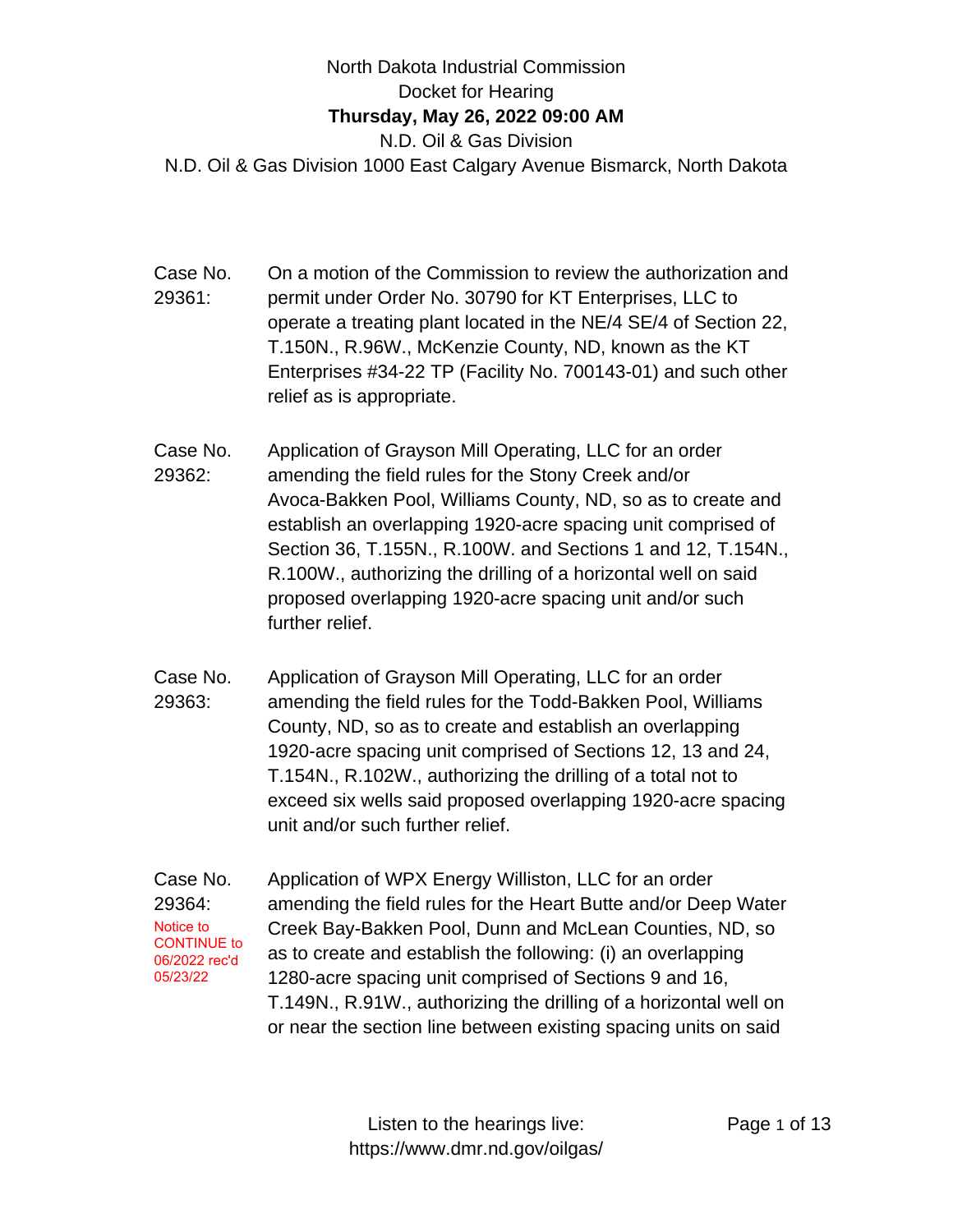proposed overlapping 1280-acre spacing unit; and, (ii) an overlapping 3840-acre spacing unit comprised of Sections 2, 3, 4, 9, 10 and 11, T.149N., R.91W., authorizing the drilling of a horizontal well on or near the section line between existing spacing units on said proposed overlapping 3840-acre spacing unit, and/or such other and further relief as appropriate.

Case No. 29313: Notice to CONTINUE to 06/2022 rec'd 05/23/22

(Continued) Application of WPX Energy Williston, LLC for an order amending the field rules for the Heart Butte and/or Deep Water Creek Bay-Bakken Pool, Dunn and McLean Counties, ND, so as to create and establish the following: (i) an overlapping 1280-acre spacing units comprised of Sections 9 and 16, T.149N., R.91W., authorizing the drilling of a horizontal well on or near the section line between existing spacing units on said proposed overlapping 1280-acre spacing unit; and, (ii) two overlapping 3840-acre spacing units comprised of Sections 9, 10, 15, 16, 21 and 22, T.149N., R.92W., and Sections 2, 3, 4, 9, 10 and 11, T.149N., R.91W., authorizing the drilling of a horizontal well on or near the section line between existing spacing units on each proposed overlapping 3840-acre spacing unit, and/or such other and further relief as appropriate.

Case No. 29314: (Continued) Application of WPX Energy Williston, LLC for an order extending the field boundaries and amending the field rules for the Heart Butte and/or Twin Buttes-Bakken Pool so as to create and establish a 1920-acre spacing unit comprised of Sections 1 and 2, T.147N., R.92W. and Section 6, T.147N., R.91W., Dunn County, ND, authorizing the drilling of a total not to exceed eight wells said spacing unit and such additional relief as the Commission deems appropriate. Notice to CONTINUE to 06/2022 rec'd 05/23/22

Case No. 29365: Application of Bowline Energy LLC for an order amending the field rules for the Buffalo Wallow and/or Bully-Bakken Pool, McKenzie County, ND, so as to create and establish an overlapping 2560-acre spacing unit comprised of Sections 4, 5, 8 and 9, T.148N., R.100W., authorizing the drilling of a horizontal well on or near the section line between the existing Notice to CONTINUE to 06/2022 rec'd 05/18/22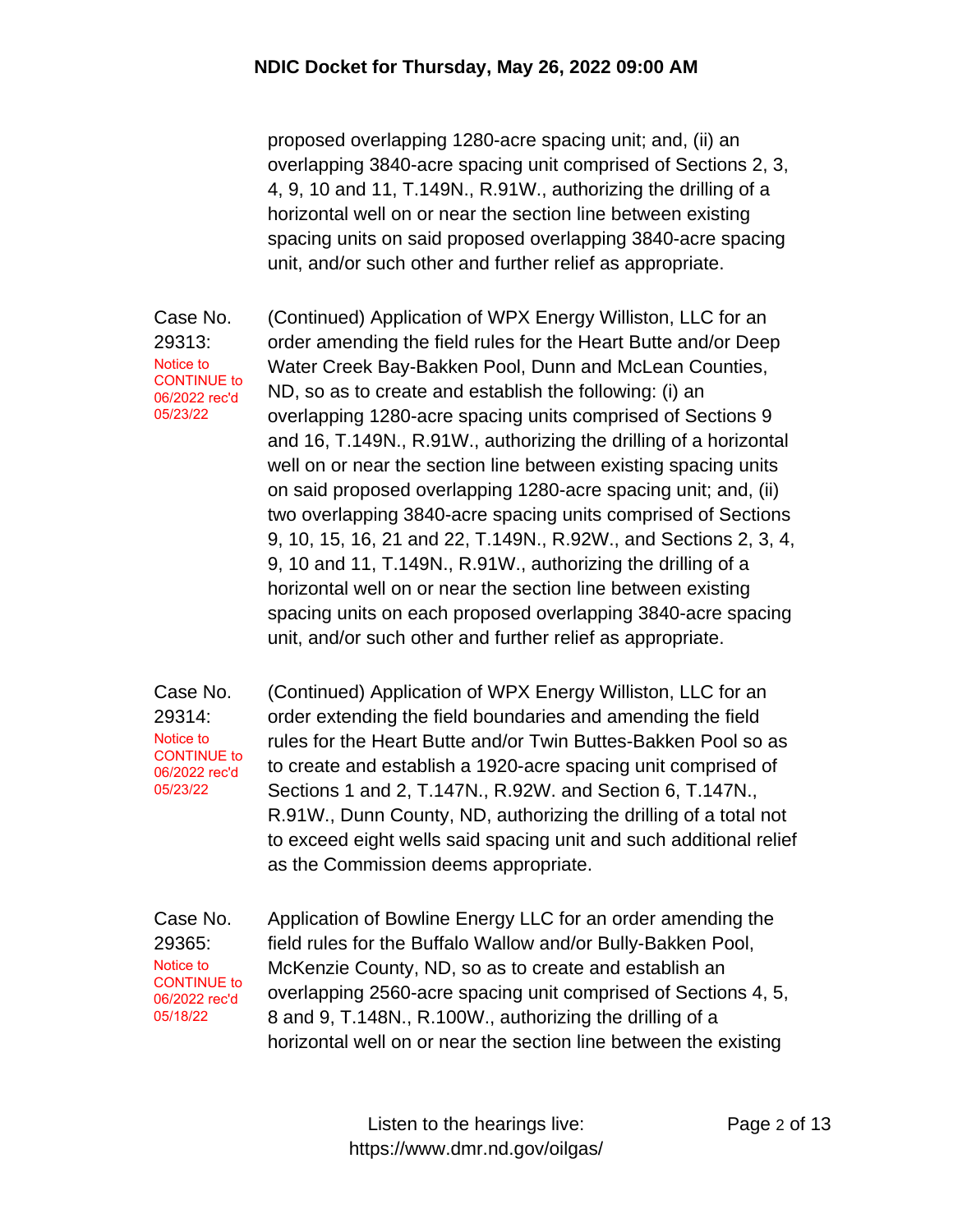spacing units of said proposed overlapping 2560-acre spacing unit and such other relief.

Case No. 29366: Application of Enerplus Resources (USA) Corp. for an order amending the field rules for the Eagle Nest-Bakken Pool so to create and establish two overlapping 2560-acre spacing units comprised of Sections 2, 3, 10 and 11; and Sections 3, 4, 9 and 10, T.148N., R.95W., Dunn County, ND, authorizing the drilling of a horizontal well on or near the section line between the existing spacing units of each proposed overlapping 2560-acre spacing unit, and/or such other relief.

Case No. 29367: Application of Slawson Exploration Co., Inc. for an order amending the field rules for the Big Bend-Bakken Pool so as to create and establish a 160-acre spacing unit comprised of the S/2 SE/4 of Section 21 and N/2 NE/4 of Section 28, T.152N., R.92W., Mountrail County, ND, for additional completion operations in the Fox 2-28H well (File No. 20855), and such other and further relief as appropriate. Notice to CONTINUE to 06/2022 rec'd 05/23/22

Case No. 29368: Application of Continental Resources, Inc. for an order amending the field rules for the West Capa-Bakken Pool, Williams County, ND, as follows: (i) authorizing the drilling, completing and producing of a well with the lateral to be located approximately 350 feet from the west line of an existing 1280-acre spacing unit comprised of Sections 28 and 33, T.155N., R.96W.; and, (ii) authorizing the drilling, completing and producing of a well with the lateral to be located approximately 450 feet from the east line of an existing 1280-acre spacing unit comprised of Sections 29 and 32, T.155N., R.96W., both as exceptions to the provisions of Section 43-02-03-18 of the NDAC and such other and further relief.

Case No. 29369: Application of Continental Resources, Inc. for an order amending the field rules for the Dollar Joe-Bakken Pool, Williams County, ND, as follows: (i) authorizing the drilling,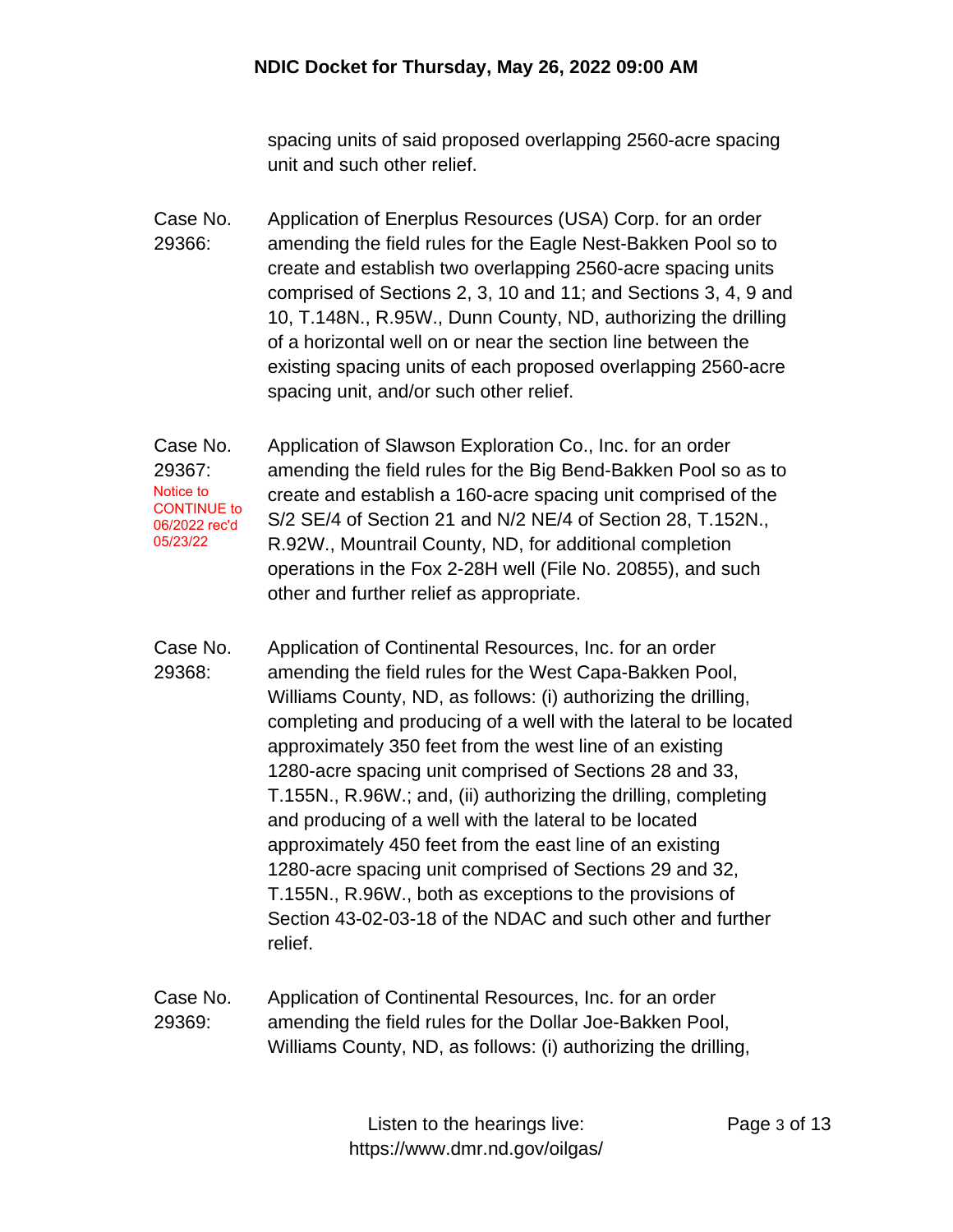completing and producing of a well with the lateral to be located approximately 420 feet from the west line of an existing 1280-acre spacing unit comprised of Sections 13 and 24, T.155N., R.97W.; and, (ii) authorizing the drilling, completing and producing of a well with the lateral to be located approximately 360 feet from the east line of an existing 1280-acre spacing unit comprised of Sections 14 and 23, T.155N., R.97W., both as exceptions to the provisions of Section 43-02-03-18 of the NDAC and such other and further relief.

Case No. 29370: Application of Continental Resources, Inc. for an order amending the field rules for the St. Demetrius and/or Bullsnake-Bakken Pool, Billings County, ND, so as to create and establish the following: (i) an overlapping 1920-acre spacing unit comprised of Section 32, T.142N., R.99W. and Sections 5 and 8, T.141N., R.99W., authorizing the drilling of a total not to exceed four wells on said proposed overlapping 1920-acre spacing unit; and (ii) four overlapping 3840-acre spacing units comprised of Sections 33 and 34, T.142N., R.99W. and Sections 3, 4, 9 and 10, T.141N., R.99W.; Sections 34 and 35, T.142N., R.99W. and Sections 2, 3, 10 and 11, T.141N., R.99W.; Sections 35 and 36, T.142N., R.99W. and Sections 1, 2, 11 and 12, T.141N., R.99W.; and, Section 31, T.142N., R.98W., Section 36, T.142N., R.99W., Sections 1 and 12, T.141N., R.99W. and Sections 6 and 7, T.141N., R.98W., authorizing the drilling of a horizontal well on or near the section line between existing spacing units on each proposed overlapping 3840-acre spacing unit, and/or such further relief. Notice to CONTINUE to 06/2022 rec'd 05/04/22

Case No. 29371: Application of Continental Resources, Inc. for an order amending Order No. 30229 of the Commission for the Crazy Man Creek-Bakken Pool, Williams County, ND, so as to dissolve an overlapping 2560-acre spacing unit comprised of Sections 1, 2, 11 and 12, T.153N., R.100W., which authorized the drilling of one lease-line horizontal well on a north-south orientation on said overlapping 2560-acre spacing unit, and Notice to DISMISS rec'd 05/23/22

> Listen to the hearings live: https://www.dmr.nd.gov/oilgas/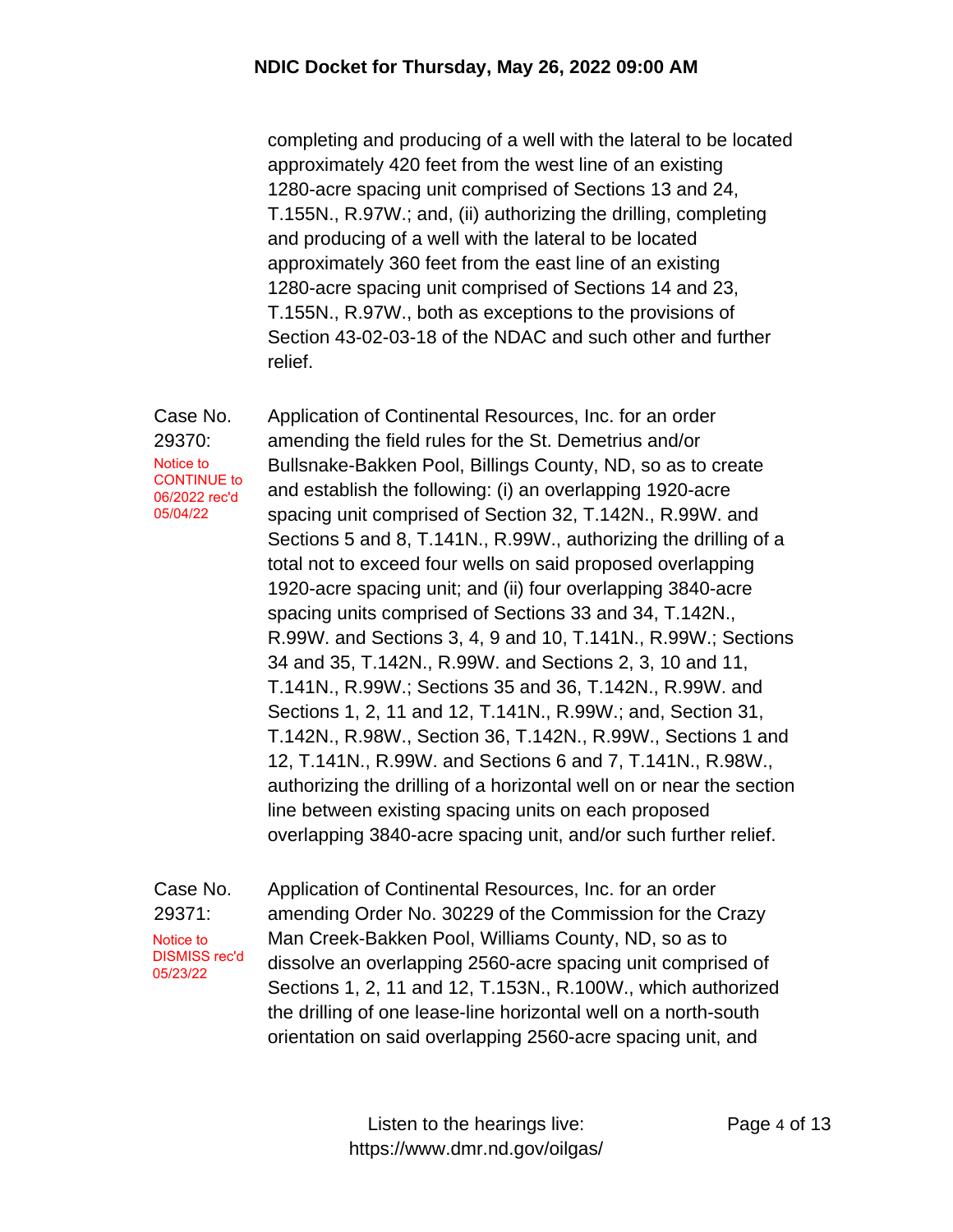such further and additional relief.

Case No. 29372: Application of Continental Resources, Inc. for an order amending Order No. 29030 of the Commission for the Willow Creek-Bakken Pool, Williams County, ND, so as to dissolve an overlapping 2560-acre spacing unit comprised of Sections 13, 14, 23 and 24, T.153N., R.100W., which authorized the drilling of one lease-line horizontal well on a north-south orientation on said overlapping 2560-acre spacing unit, and such further and additional relief. Notice to DISMISS rec'd 05/23/22

Case No. 29373: Application of Continental Resources, Inc. for an order amending Order No. 24981 of the Commission for the Viking-Bakken Pool, Burke County, ND, so as to dissolve an overlapping 2560-acre spacing unit comprised of Sections 1, 2, 11 and 12, T.160N., R.94W., which authorized the drilling of one lease-line horizontal well on a north-south orientation on said overlapping 2560-acre spacing unit, and such further and additional relief. Notice to DISMISS rec'd 05/24/22

Case No. 29310: (Continued) Application of Crescent Point Energy U.S. Corp. for an order amending the field rules for the Blue Ridge and/or Winner-Bakken Pool, Williams County, ND, so as to create and establish four overlapping 1920-acre spacing units comprised of Sections 29 and 32, T.159N., R.100W. and Section 5, T.158N., R.100W.; Sections 30 and 31, T.159N., R.100W. and Section 6, T.158N., R.100W.; Sections 7, 18 and 19, T.158N., R.100W.; and, Sections 8, 17 and 20, T.158N., R.100W., authorizing the drilling of a total not to exceed three wells on each proposed overlapping 1920-acre spacing unit, and/or such further relief. Notice to CONTINUE to 06/2022 rec'd 05/24/22

Case No. 29312: (Continued) Application of Hunt Oil Co. for an order amending the field rules for the Ross-Bakken Pool, Mountrail County, ND, to create and establish an overlapping 1280-acre spacing unit comprised of Sections 8 and 17, T.156N., R.90W., authorizing the drilling, completing and producing of a total not to exceed seven wells on said proposed overlapping 1280-acre spacing Notice to DISMISS rec'd 05/23/22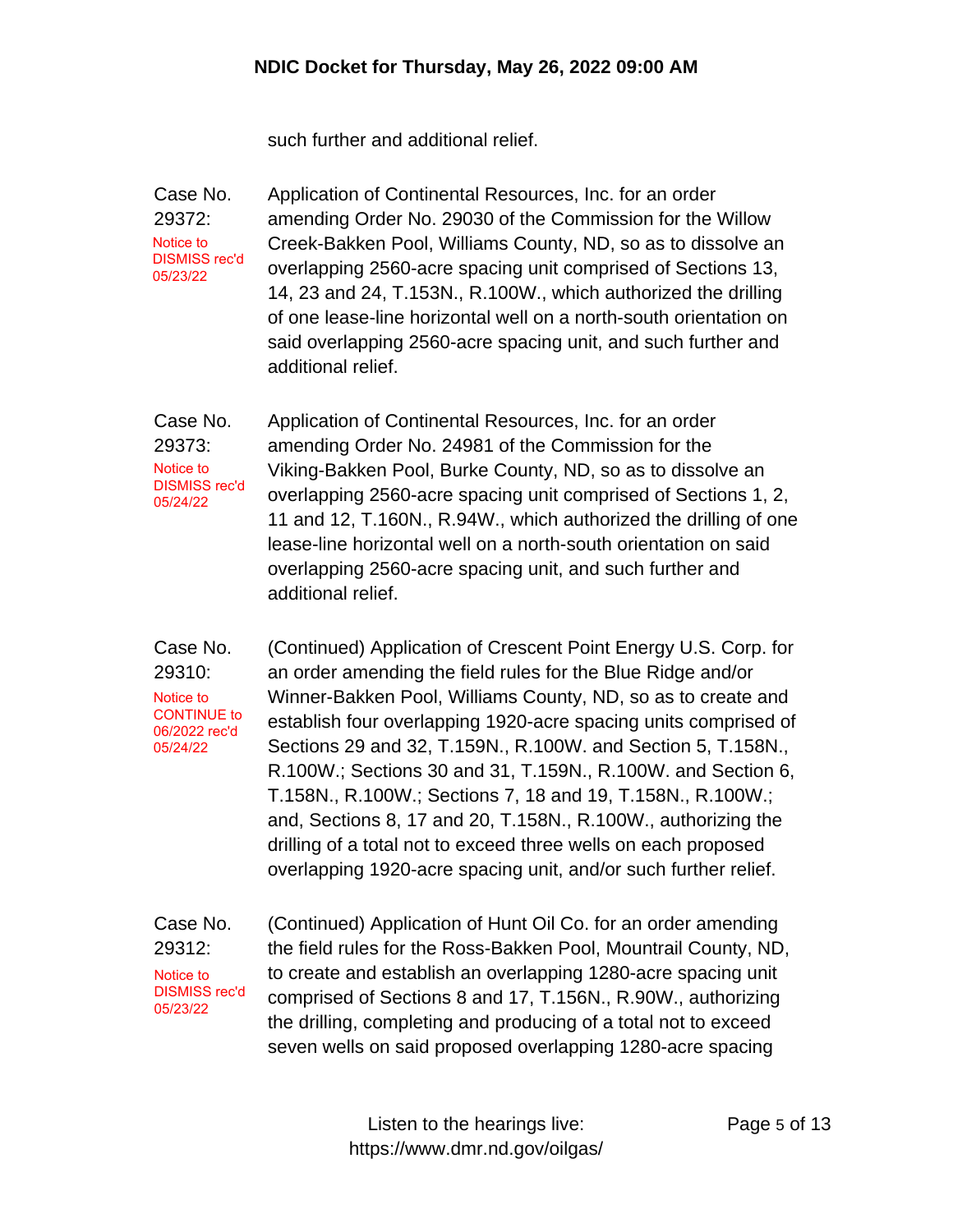unit and such other relief as appropriate.

- Case No. 29374: Application of Continental Resources, Inc. for an order suspending and, after hearing, revoking a permit issued to Oasis Petroleum North America LLC for the Achilles 5301 12-13 3BX well (File No. 36048) with a surface location in NENW of Section 13, T.153N., R.101W., McKenzie County, ND, and for such other relief as appropriate.
- Case No. 29319: (Continued) Application of Continental Resources, Inc. for an order pursuant to N.D.C.C. § 38-08-08.2 determining the reasonable actual costs for the drilling and operation of the following wells operated by Grayson Mills Operating, LLC, all located in Williams County, ND, and for such other relief as the Commission deems appropriate: (i) Jake 2-11 4H well (File No. 23547), located in Lot 2 of Section 2, T.153N., R.100W., (ii) Jennifer 26-35 1H well (File No. 23033), located in the SESW of Section 23, T.156N., R.100W., (iii)Marcia 3-10 1H well (File No. 22454), located in Lot 1 of Section 3, T.153N., R.100W.,; and (iv) Larsen 3-10 2H well (File No. 20842), located in the NWNE of Section 15, T.154N., R.100W. Notice to DISMISS rec'd 05/23/22
- Case No. 29328: (Continued) Application of White Rock Oil & Gas, LLC for an order pursuant to NDAC § 43-02-03-42 allowing production from the Roosevelt-Birdbear Pool and the Roosevelt-Bakken Pool to be commingled in the wellbore of the Voodoo 1-22 well (File No. 13108), located in the NE/4 NW/4 of Section 22, T.142N., R.102W., Roosevelt Field, Billings County, ND, such request to be considered by the Commission in accordance with NDAC § 43-02-03-88.1 and such other relief as may be appropriate.
- Case No. 29320: (Continued) Application of WPX Energy Williston, LLC for an order pursuant to NDAC § 43-02-03-88.1 pooling all interests for wells drilled on the overlapping spacing unit described as Sections 9, 10, 15, 16, 21 and 22, T.149N., R.92W., Heart Butte-Bakken Pool, Dunn County, ND, as provided by NDCC § 38-08-08 but not reallocating production for wells producing on Notice to CONTINUE to 06/2022 rec'd 05/23/22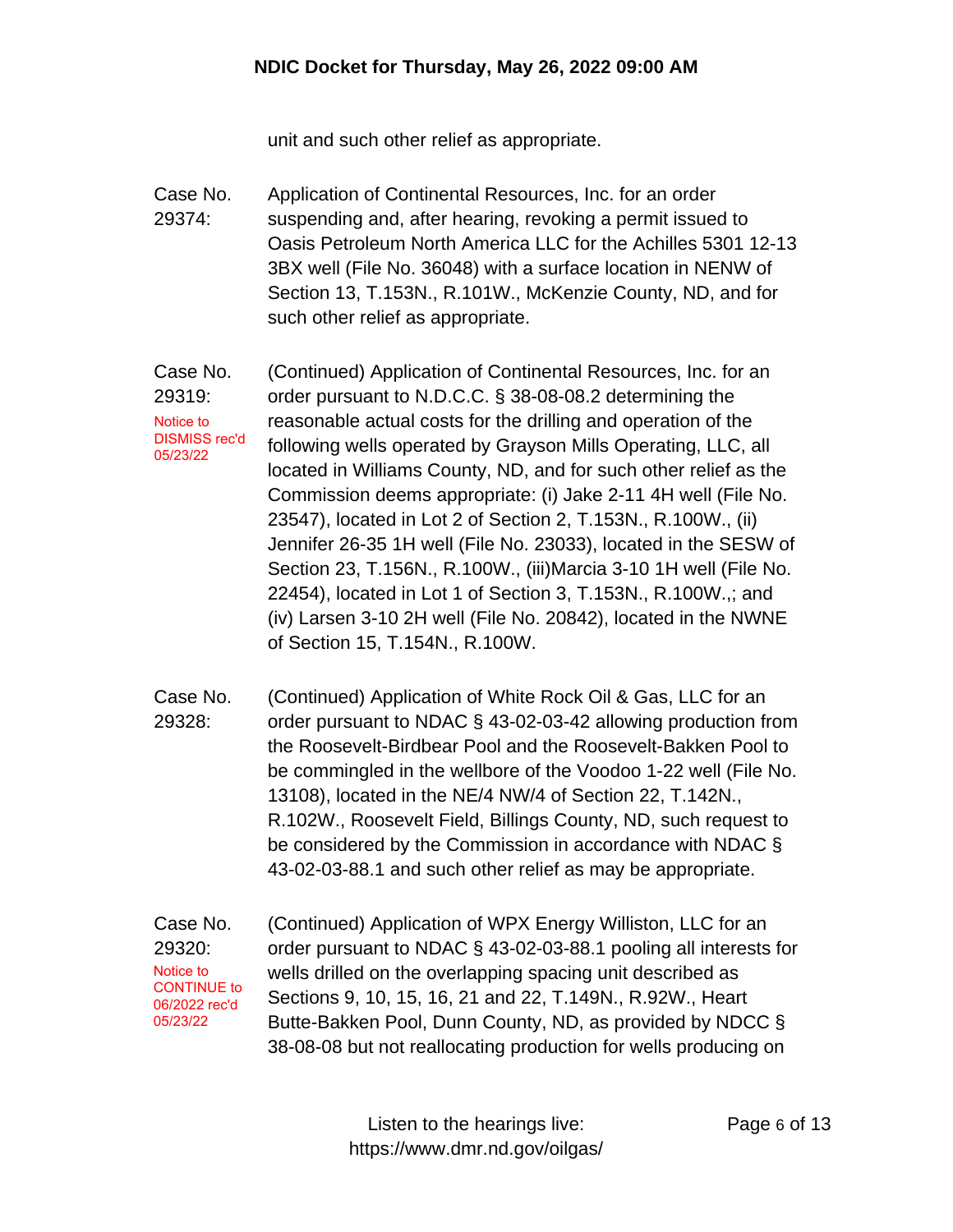other spacing units and such other relief as is appropriate.

Case No. 29329: (Continued) Application of WPX Energy Williston, LLC for an order authorizing the drilling, completing and producing of a total not to exceed seven wells on an existing 640-acre spacing unit described as Section 9, T.149N., R.91W. Heart Butte-Bakken Pool, Dunn County, ND, and such other relief as is appropriate. Notice to CONTINUE to 06/2022 rec'd 05/23/22

Case No. 29330: (Continued) Application of WPX Energy Williston, LLC for an order for the Heart Butte-Bakken Pool, Dunn County, ND, authorizing the drilling, completing and producing of a total not to exceed two horizontal wells on or near the section line of an existing overlapping 2560-acre spacing unit described as Sections 1 and 12, T.148N., R.93W. and Sections 6 and 7, T.148N., R.92W., and such other relief as is appropriate. Notice to CONTINUE to 06/2022 rec'd 05/23/22

- Case No. 29375: Application of Grayson Mill Operating, LLC for an order pursuant to NDAC §43-02-03-88.1 pooling all interests for wells drilled on the overlapping spacing unit described as Sections 12, 13 and 24, T.154N., R.102W., Todd-Bakken Pool, Williams County, ND, as provided by NDCC § 38-08-08 but not reallocating production for wells producing on other spacing units and such other relief as is appropriate.
- Case No. 29376: Application of Slawson Exploration Co., Inc. for an order pursuant to NDAC § 43-02-03-88.1 pooling all interests for wells drilled on the overlapping spacing unit described as the N/2 of Sections 13 and 14, T.151N., R.92W., Big Bend-Bakken Pool, Mountrail County, ND as provided by NDCC § 38-08-08 but not reallocating production for wells producing on other spacing units and such other relief as is appropriate.
- Case No. 29377: Application of Slawson Exploration Co., Inc. for an order pursuant to NDAC § 43-02-03-88.1 pooling all interests for wells drilled on the overlapping spacing unit described as Sections 13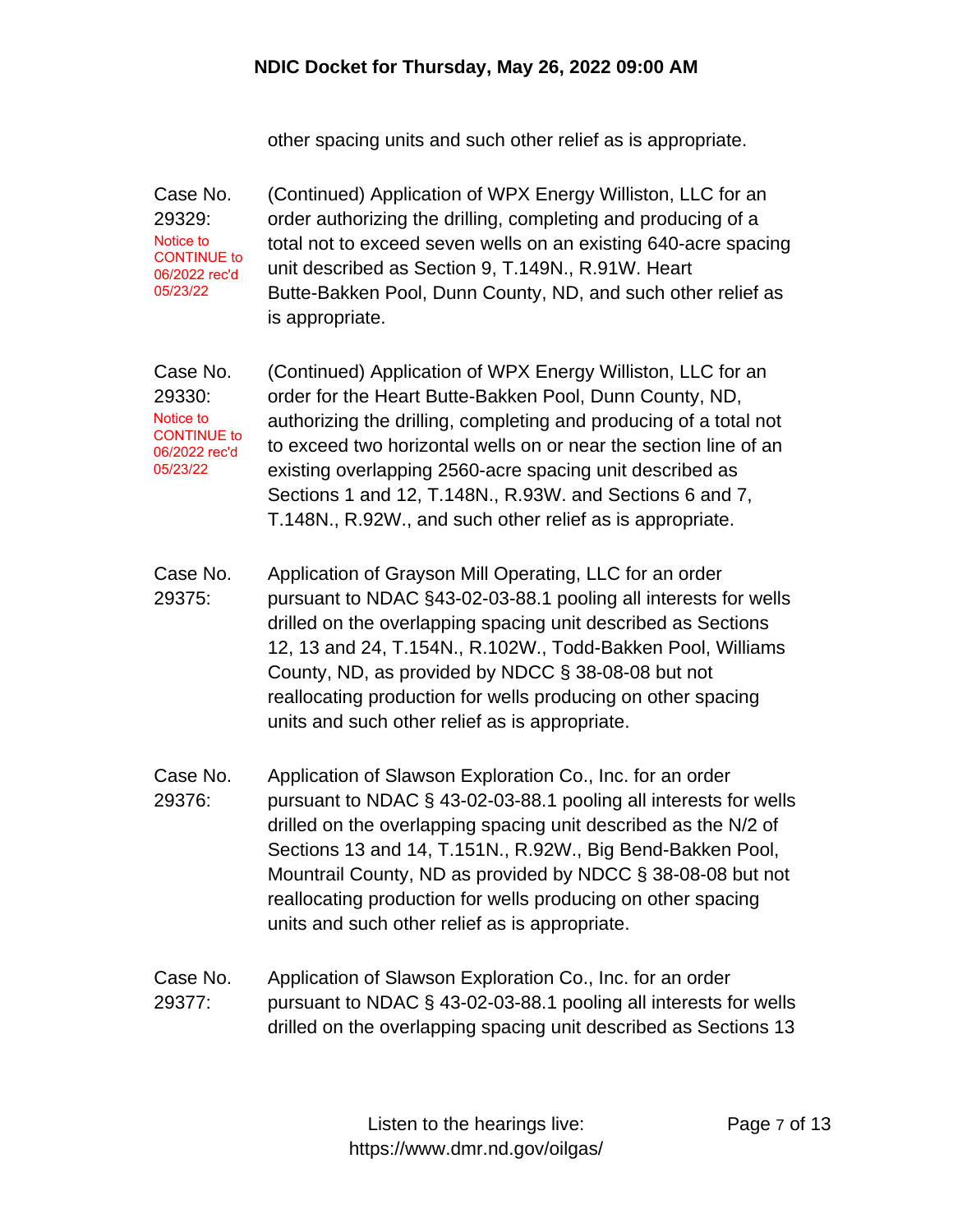and 24, T.152N., R.93W. and Sections 18 and 19, T.152N., R.92W., Big Bend-Bakken Pool, Mountrail County, ND as provided by NDCC § 38-08-08 but not reallocating production for wells producing on other spacing units and such other relief as is appropriate.

- Case No. 29378: Application of Slawson Exploration Co., Inc. for an order pursuant to NDAC § 43-02-03-88.1 pooling all interests for wells drilled on the overlapping spacing unit described as Sections 25 and 36, T.152N., R.93W. and Sections 30 and 31, T.152N., R.92W., Big Bend-Bakken Pool, Mountrail County, ND as provided by NDCC § 38-08-08 but not reallocating production for wells producing on other spacing units and such other relief as is appropriate.
- Case No. 29379: Application of Slawson Exploration Co., Inc. for an order pursuant to NDAC § 43-02-03-88.1 pooling all interests for wells drilled on the overlapping spacing unit described as Sections 14, 15, 22 and 23, T.151N., R.92W., Big Bend-Bakken Pool, Mountrail County, ND as provided by NDCC § 38-08-08 but not reallocating production for wells producing on other spacing units and such other relief as is appropriate.
- Case No. 29380: Application of Slawson Exploration Co., Inc. for an order pursuant to NDAC § 43-02-03-88.1 allowing the production from the Big Bend-Bakken Pool to be commingled in the wellbore of the Fox 2-28H well (File No. 20855) located in the SWSE of Section 21, T.152N., R.92W., Big Bend Field, Mountrail County, ND, pursuant to NDAC § 43-02-03-42.1, as an exception to the provisions of NDAC § 43-02-03-42, and such other relief as is appropriate. Notice to CONTINUE to 06/2022 rec'd 05/23/22
- Case No. 29381: Application of Continental Resources, Inc. for an order pursuant to NDAC § 43-02-03-88.1 pooling all interests in a spacing unit described as Sections 22 and 27, T.146N., R.96W., Jim Creek-Bakken Pool, Dunn County, ND, as provided by NDCC § 38-08-08 and such other relief as is appropriate.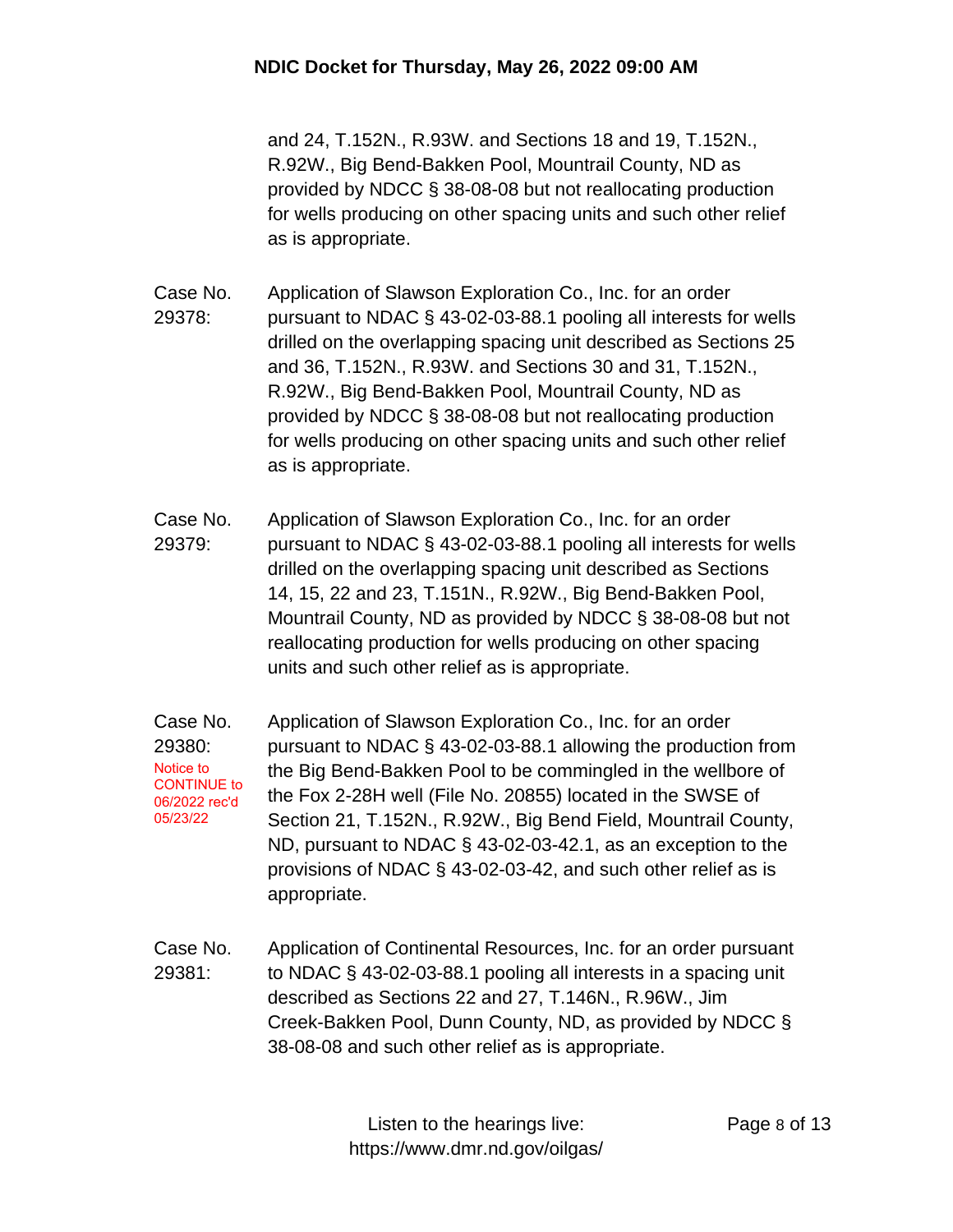Case No. 29382: Application of Continental Resources, Inc. for an order pursuant to NDAC § 43-02-03-88.1 pooling all interests for wells drilled on the overlapping spacing unit described as Sections 33 and 34, T.142N., R.99W. and Sections 3, 4, 9 and 10, T.141N., R.99W., St. Demetrius-Bakken Pool, Billings County, ND, as provided by NDCC § 38-08-08 but not reallocating production for wells producing on other spacing units and such other relief as is appropriate. Notice to CONTINUE to 06/2022 rec'd 05/04/22

Case No. 29383: Application of Continental Resources, Inc. for an order pursuant to NDAC § 43-02-03-88.1 pooling all interests for wells drilled on the overlapping spacing unit described as Sections 34 and 35, T.142N., R.99W. and Sections 2, 3, 10 and 11, T.141N., R.99W., St. Demetrius-Bakken Pool, Billings County, ND, as provided by NDCC § 38-08-08 but not reallocating production for wells producing on other spacing units and such other relief as is appropriate. Notice to CONTINUE to 06/2022 rec'd 05/04/22

Case No. 29384: Application of Continental Resources, Inc. for an order pursuant to NDAC § 43-02-03-88.1 pooling all interests for wells drilled on the overlapping spacing unit described as Sections 35 and 36, T.142N., R.99W. and Sections 1, 2, 11 and 12, T.141N., R.99W., St. Demetrius-Bakken Pool, Billings County, ND, as provided by NDCC § 38-08-08 but not reallocating production for wells producing on other spacing units and such other relief as is appropriate. Notice to CONTINUE to 06/2022 rec'd 05/04/22

Case No. 29385: Application of Continental Resources, Inc. for an order pursuant to NDAC § 43-02-03-88.1 pooling all interests for wells drilled on the overlapping spacing unit described as Section 32, T.142N., R.99W. and Sections 5 and 8, T.141N., R.99W., St. Demetrius-Bakken Pool, Billings County, ND, as provided by NDCC § 38-08-08 but not reallocating production for wells producing on other spacing units and such other relief as is appropriate. Notice to CONTINUE to 06/2022 rec'd 05/04/22

Case No. Application of Continental Resources, Inc. for an order pursuant

Listen to the hearings live: https://www.dmr.nd.gov/oilgas/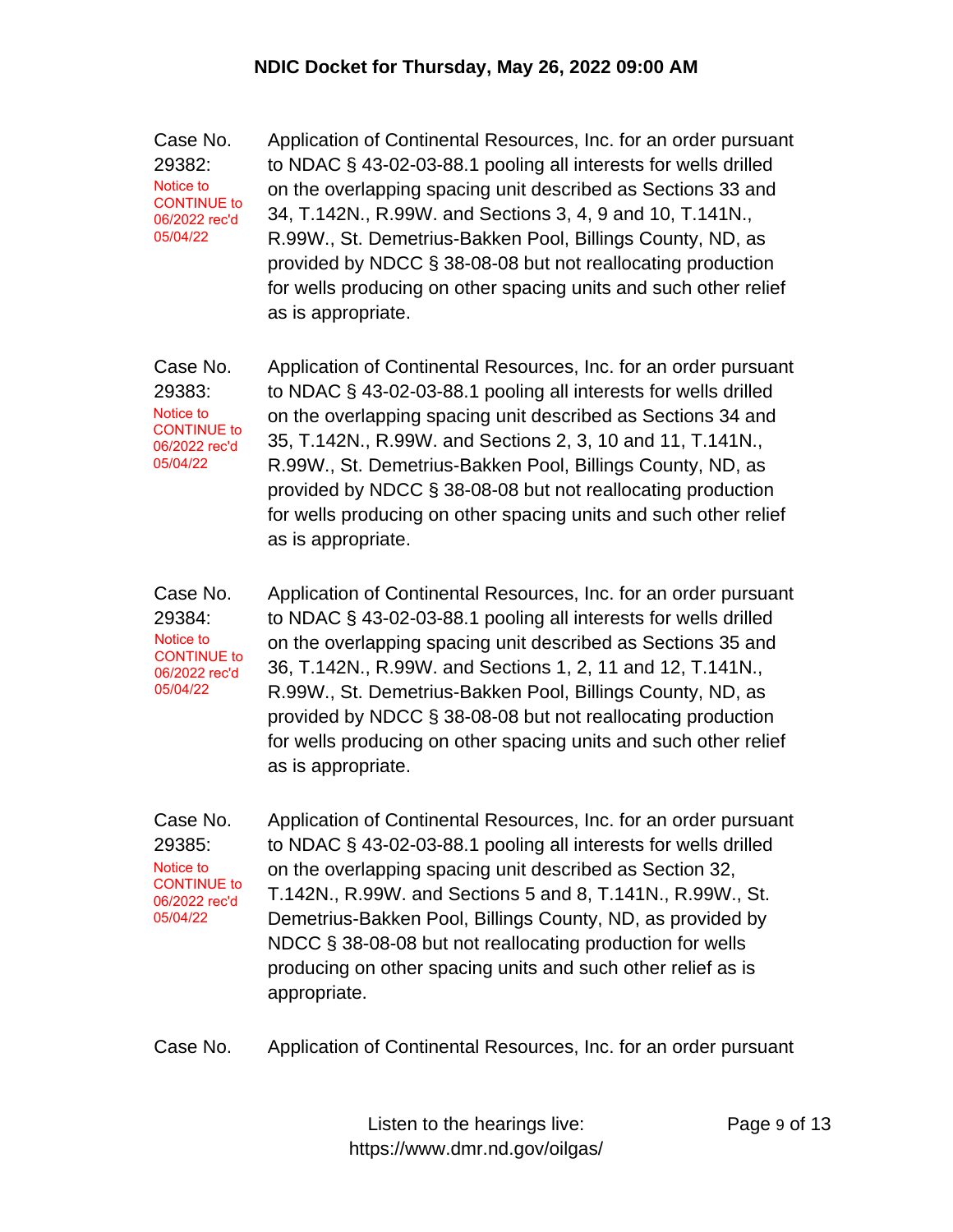29386: to NDAC § 43-02-03-88.1 pooling all interests for wells drilled on the overlapping spacing unit described as Section 31, T.142N., R.98W., Section 36, T.142N., R.99W., Sections 1 and 12, T.141N., R.99W., and Sections 6 and 7, T.141N., R.98W., St. Demetrius and/or Bullsnake-Bakken Pool, Billings County, ND, as provided by NDCC § 38-08-08 but not reallocating production for wells producing on other spacing units and such other relief as is appropriate. Notice to CONTINUE to 06/2022 rec'd 05/04/22

- Case No. 29387: Application of Continental Resources, Inc. pursuant to Section 43-02-03-88.1 of the NDAC for an order of the Commission authorizing the drilling of the Artemis SWD salt water disposal well to be located in SWSE of Section 8, T.147N., R.96W., Cedar Coulee Field, Dunn County, ND, in the Dakota Group pursuant to chapter 43-02-05 of the NDAC, and providing such other and further relief.
- Case No. 29388: Application of Bowline Energy LLC for an order pursuant to NDAC § 43-02-03-88.1 pooling all interests for wells drilled on the overlapping spacing unit described as Sections 4, 5, 8 and 9, T.148N., R.100W., Buffalo Wallow and/or Bully-Bakken Pool, McKenzie County, ND, as provided by NDCC § 38-08-08 but not reallocating production for wells producing on other spacing units and such other relief as is appropriate. Notice to CONTINUE to 06/2022 rec'd 05/24/22
- Case No. 29389: Application of KODA Resources Operating, LLC for an order pursuant to NDAC § 43-02-03-88.1 pooling all interests for wells drilled on the overlapping spacing unit described as Sections 30 and 31, T.160N., R.102W., Fertile Valley-Bakken Pool, Divide County, ND as provided by NDCC § 38-08-08 but not reallocating production for wells producing on other spacing units and such other relief as is appropriate.
- Case No. 29390: Application of KODA Resources Operating, LLC for an order pursuant to NDAC § 43-02-03-88.1 pooling all interests in a spacing unit described as Sections 18 and 19, T.160N., R.102W., Fertile Valley-Bakken Pool, Divide County, ND, as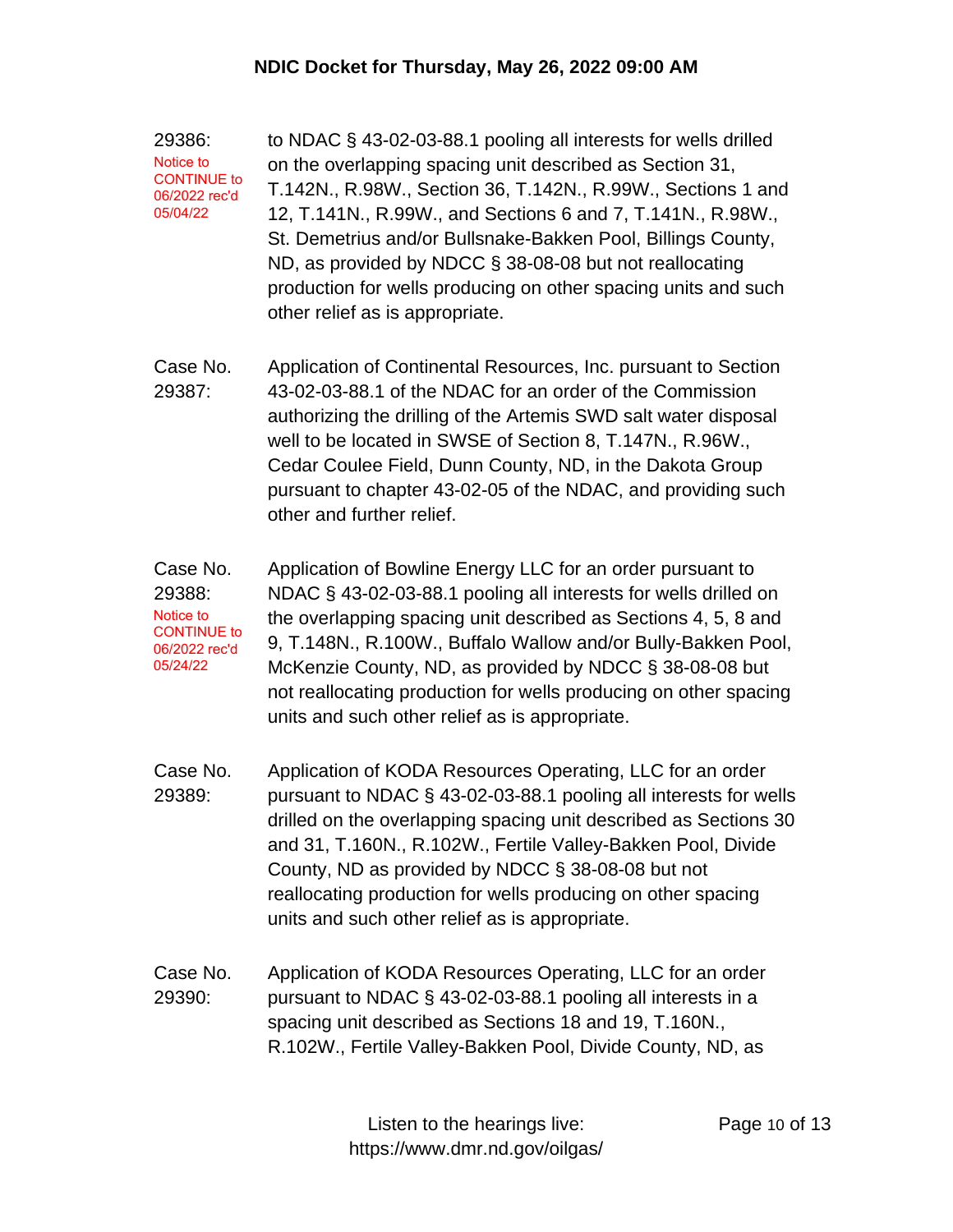provided by NDCC § 38-08-08 and such other relief as is appropriate.

- Case No. 29391: Application of KODA Resources Operating, LLC for an order pursuant to NDAC § 43-02-03-88.1 pooling all interests in a spacing unit described as Sections 15 and 22, T.160N., R.102W., Fertile Valley-Bakken Pool, Divide County, ND, as provided by NDCC § 38-08-08 and such other relief as is appropriate.
- Case No. 29392: Application of KODA Resources Operating, LLC for an order pursuant to NDAC § 43-02-03-88.1 pooling all interests in a spacing unit described as Sections 4 and 9, T.160N., R.102W., Fertile Valley-Bakken Pool, Divide County, ND, as provided by NDCC § 38-08-08 and such other relief as is appropriate.
- Case No. 29393: Application of KODA Resources Operating, LLC for an order pursuant to NDAC § 43-02-03-88.1 pooling all interests in a spacing unit described as Sections 3 and 10, T.160N., R.102W., Fertile Valley-Bakken Pool, Divide County, ND, as provided by NDCC § 38-08-08 and such other relief as is appropriate.
- Case No. 29394: Application of KODA Resources Operating, LLC pursuant to § 43-02-03-88.1 of NDAC for an order of the Commission authorizing the drilling of the Stout 16 SWD salt water disposal well to be located in the NENE of Section 16, T.160N., R.102W., Fertile Valley Field, Divide County, ND, in the Dakota group pursuant to NDAC Chapter 43-02-05, and providing such other and further relief.
- Case No. 29395: Application of Enerplus Resources USA Corp. provided for in NDAC § 43-02-03-88.1 for an order allowing the production from the following described wells: Kudrna 10-1H well (File No. 18523); MC-Kudrna-144-95-1522H-1 well (File No. 21493); Kudrna 144-95-10-3-2H well; Kudrna 144-95-10-3-3H well; Kudrna 144-95-10-3-4H well; Kudrna 144-95-10-3-5H well;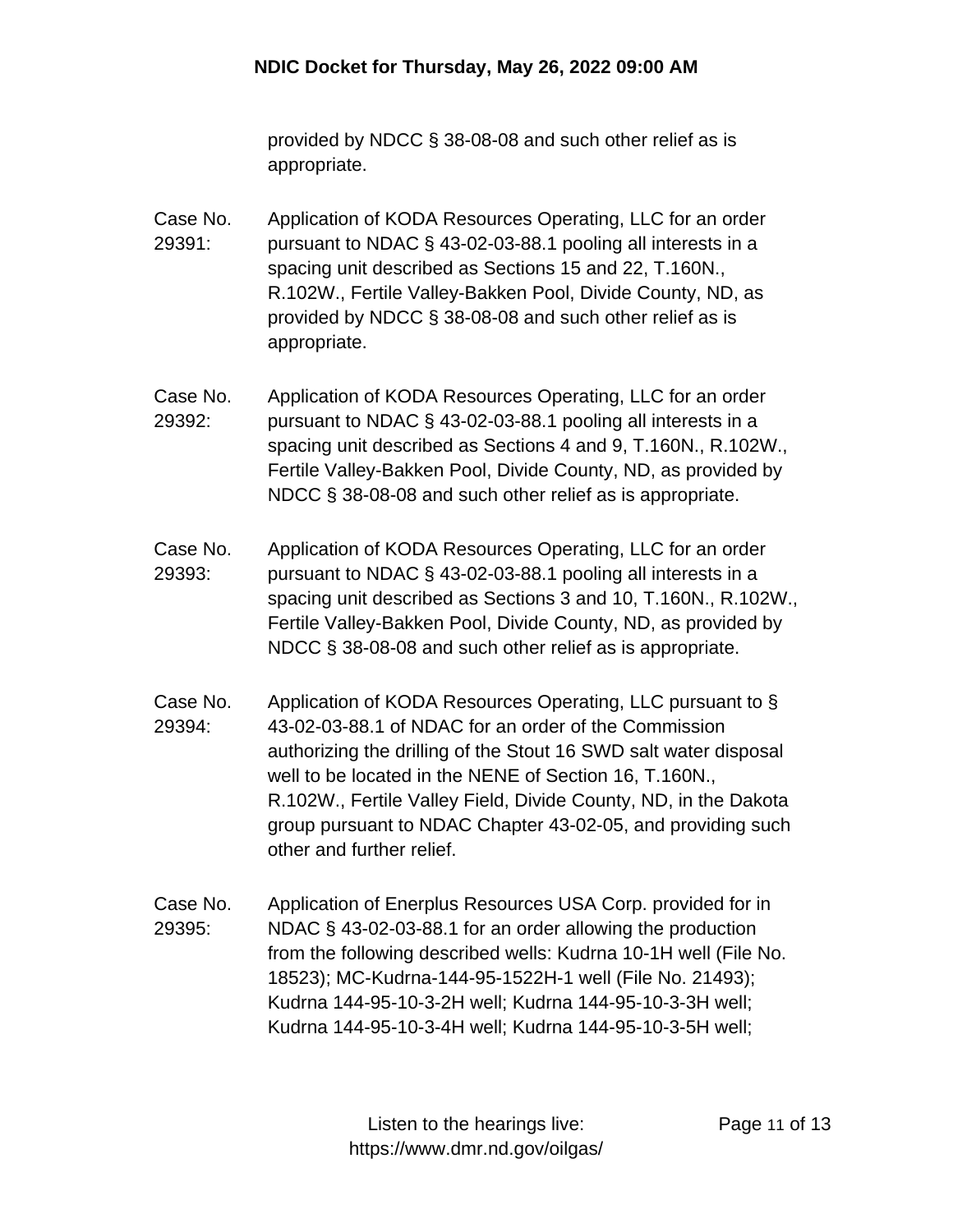Kudrna 144-95-10-3-6H well; Kudrna 144-95-15-22-2H well; Kudrna 144-95-15-22-3H well; Kudrna 144-95-15-22-4H well; Kudrna 144-95-15-22-5H well; and, Kudrna 144-95-15-22-6H well, located or to be located in Section 10, T.144N., R.95W., to be produced into the Kudrna Central Tank Battery or production facility, located in Section 10, T.144N., R.95W., Murphy Creek Field, Dunn County, ND, pursuant to the provisions of NDAC § 43-02-03-48.1 and such further relief as is appropriate.

Case No. 29396: Application of Crescent Point Energy U.S. Corp. provided for in N.D. Admin. Code § 43-02-03-88.1 for an order allowing the production from the following described wells: CPEUSC Austin 3-17-20-158N-99W-MBH well (File No. 35412); CPEUSC Narcisse 2-8-5-158N-99W-MBH well (File No. 35411); CPEUSC Austin 2-17-20-158N-99W-LL-MBH well (File No. 35410), CPEUSC Narcisse 8-5-158N-99W well (File No. 24062); CPEUSC Austin 17-20-158N-99W well (File No. 21634), located in Section 8, T.158N., R.99W.; CPEUSC Narcisse 3-8-5-158N-99W-MBH well (File No. 36512); CPEUSC Austin 4-17-20-158N-99W-MBH well (File No. 36513); CPEUSC Narcisse 4-8-5-158N-99W-MBH well (File No. 36514); CPEUSC Austin 5-17-20-158N-99W-MBH well (File No. 36515); CPEUSC Narcisse 5-8-5-158N-99W-MBH well (File No. 36517); CPEUSC Austin 6-17-20-158N-99W-MBH well (File No. 36518); CPEUSC Narcisse 6-8-5-158N-99W-MBH-LL well (File No. 36516); and, CPEUSC Austin 7-17-20-158N-99W-MBH-LL well (File No. 36519), located in Section 17, T.158N., R.99W., to be produced into the Austin/Narcisse CTB Central Battery or production facility, located in Section 17, T.158N., R.99W., Ellisville Field, Williams County, ND, pursuant to the provisions of NDAC § 43-02-03-48.1 and such other relief.

Case No. 29397: Application of RimRock Oil & Gas Williston LLC for an order allowing gas production from the following described wells: MC MHA 24-10HU well (File No. 35499); MC MHA 24-10H well (File No. 33421); MC MHA 24-10TFH well (File No. 33422); MC MHA 24-10-2H well (File No. 33423); MC MHA 24-10-2TFH well (File Notice to DISMISS rec'd 06/21/22